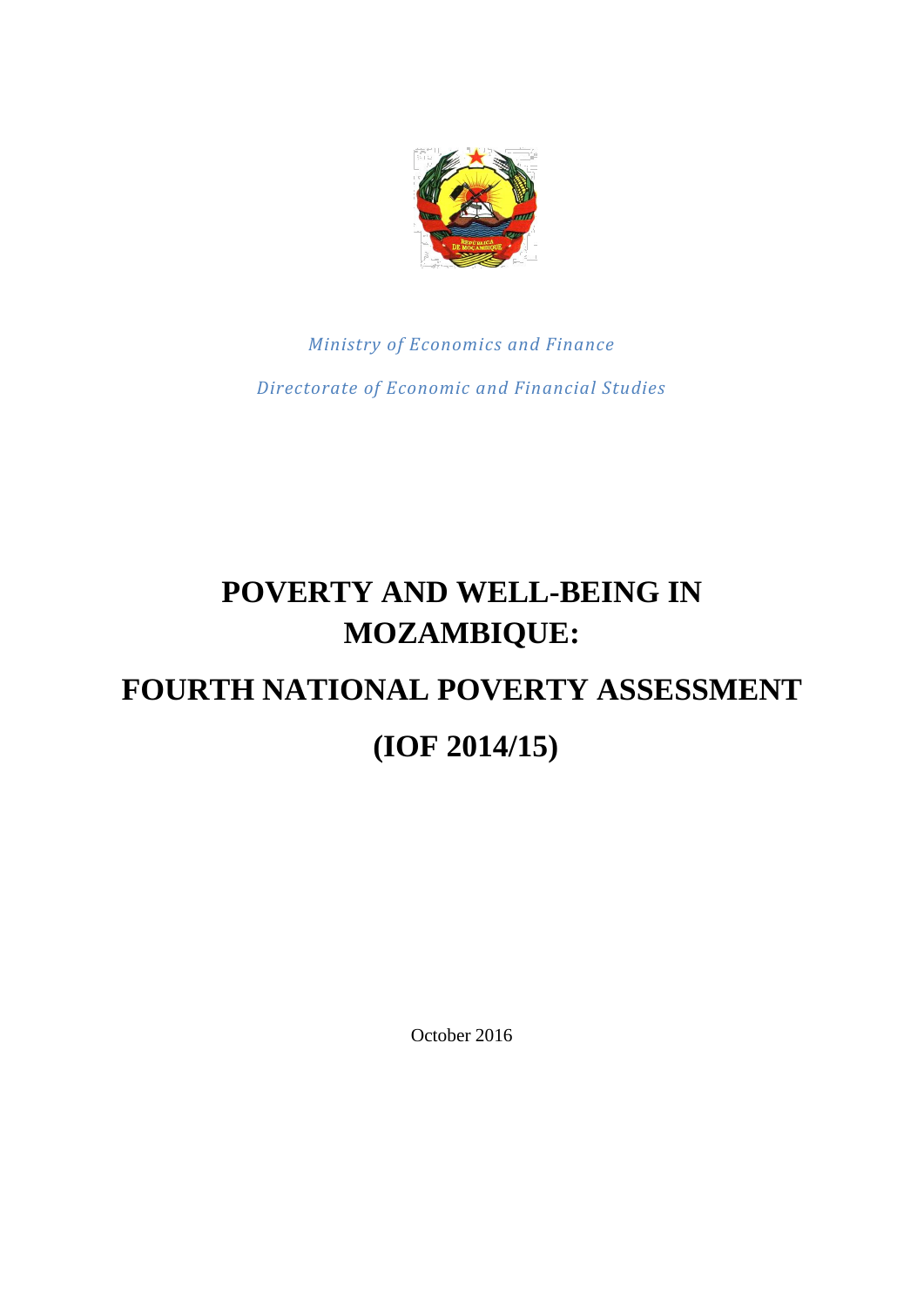## **Abstract**

This report provides a comprehensive analysis of poverty and well-being, including temporal trends, in Mozambique. It is based on the 2014/15 household budget survey data (*Inquérito aos Agregados Familiares sobre Orçamento Familiar* (IOF) 2014/15), conducted by the National Statistics Institute (*Instituto Nacional de Estatística*, INE). Results from this latest survey are compared to those obtained in previous survey rounds (2008/09, 2002/03 and 1996/97).

We consider poverty and well-being across an array of dimensions and using two principal approaches. The first approach focuses on consumption allowing assessment of progress towards the Millennium Development Goals. The second principal approach relies on multidimensional methods for assessing poverty and well-being. The indicators employed are drawn from the four household budget surveys. They relate to education, health, housing, and possession of durable goods.

Across all approaches, a coherent story emerges. At the national level, welfare levels have improved compared with the prior survey undertaken in 2008/09. Looking further back in time by comparing 2014/15 levels with the very low welfare levels observed in 1996/97, the gains in well-being have been substantial. Gains were rapid between 1996/97 and 2002/03 but slowed between 2002/03 and 2008/09. Gains reasserted themselves in the most recent period. Relative to 1996/97, substantial gains have been registered in both rural and urban zones and in every province.

These gains have not, however, contributed to a convergence in welfare levels between rural and urban zones or by geographical region. Very substantial differences in welfare levels persist. The gap between rural and urban zones is large and at best persistent (if not aggravating). Living conditions in the South are much better than those in the North and the Center across almost all welfare dimensions considered and all methods (partly due to a higher level of urbanization in the South compared with the North and Center). In addition, inequality of consumption has been increasing since 1996/97. The rate of increase also spiked in the most recent period.

Before continuing, some discussion of data issues is required. As emphasized in the Third National Poverty Assessment, there is a strong likelihood of undercounting of food consumption in both the 2002/03 and 2008/09 surveys, particularly in urban zones and in the South. This conclusion was arrived at because estimated calorie consumption often fell well below accepted norms for adequate nutrition in these areas. Despite efforts to better capture food consumption in 2014/15, particularly in urban zones, the problem does not appear to have gone away. Instead, it has more likely worsened spreading into rural zones where most of the population and an even larger share of poor people reside.

Issues with data make estimates of consumption poverty less precise than desired. Using the official data (no correction for undercounting of consumption in any year), poverty declines by more than five percentage points compared with 2008/09.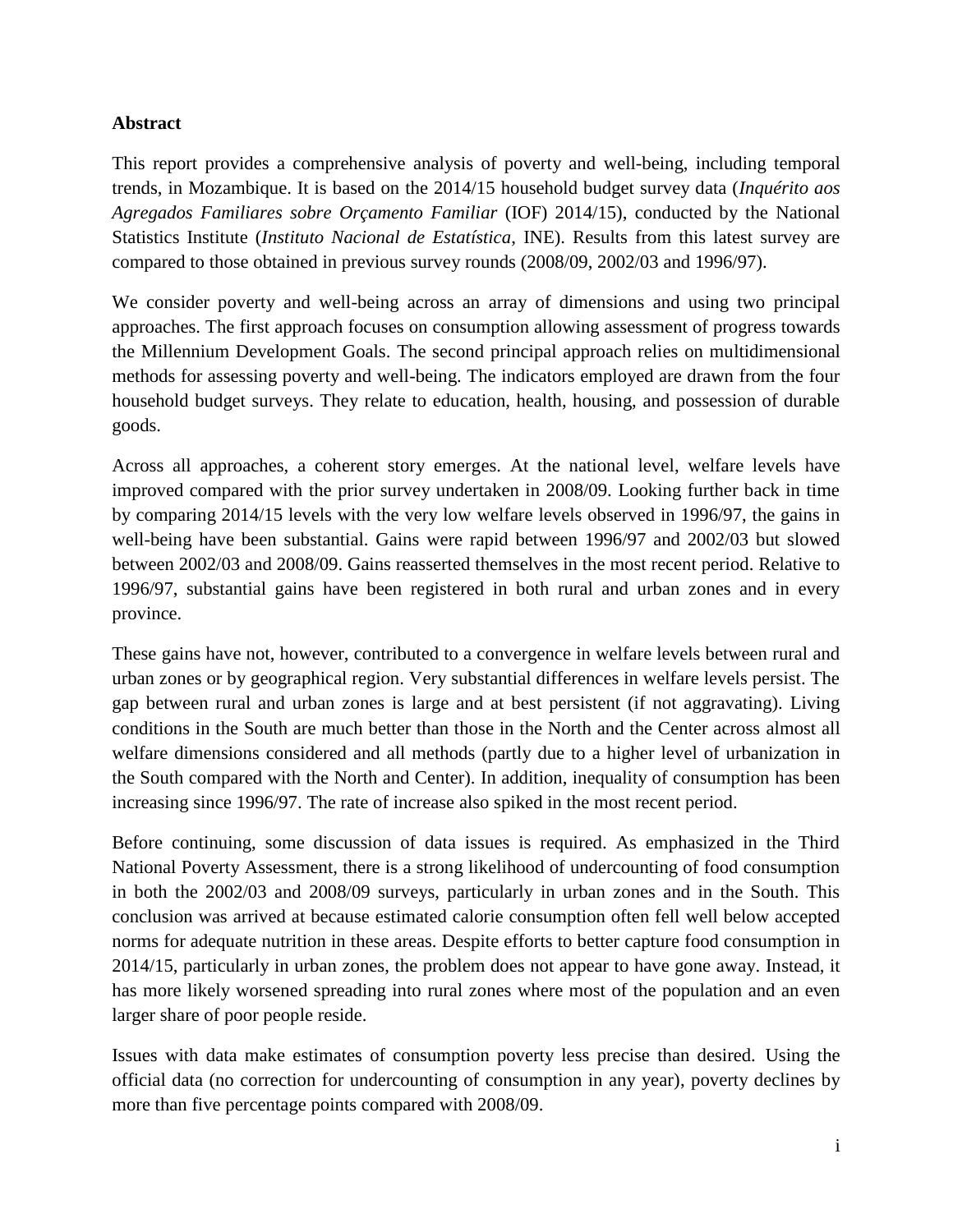From a regional perspective, poverty reduction was rapid in the southern provinces, where the rate fell by about 18 percentage points, led by Maputo province. Reductions were significant but less rapid in the Center where rates fell by about 11 percentage points. These reductions are distributed quite evenly across the four central provinces. These gains were offset by an increase of an estimated ten percentage points in the North, with the greatest increases occurring in Niassa province.

For 2014-15, three different adjustment scenarios were employed. These adjustments place national poverty rates in the range of about 41 to 45 percent of the population (reflecting between 10.5 and 11.3 million absolutely poor people). As stated in the Third National Assessment, "One of the Millennium Development Goals (MDGs) for Mozambique is to reach an absolute consumption poverty rate of 40% by 2015, down from an estimated 80% in 1990." The results from the 2014/15 budget survey indicate that Mozambique is quite close to this target.

Essentially all of the principal trends identified in the consumption poverty analysis are also reflected in the multidimensional analyses. This is important because the multidimensional indicators of welfare are much easier to observe than consumption levels and are also a lot less volatile. For example, education levels of household members are relatively easy to obtain and typically remain constant throughout an individual's adult life. Both methods employed for multidimensional analysis point to strong gains from 2008-09 and very strong gains from 1996- 97. As noted, these gains are generally not succeeding in reducing disparities between rural and urban zones and between regions/provinces. Living conditions are notably better in urban zones and in the Southern provinces.

In sum, the Fourth National Poverty Assessment confirms that significant development progress has been realized in Mozambique over the past two decades. The report also reflects that large differences in well-being (and trends over time) remain between different socio-economic income groups and geographic areas. Inequality and spatial differences have increased. This implies that balanced, spatial, economic, infrastructure and social policies are becoming increasingly critical from both welfare and political economy perspectives.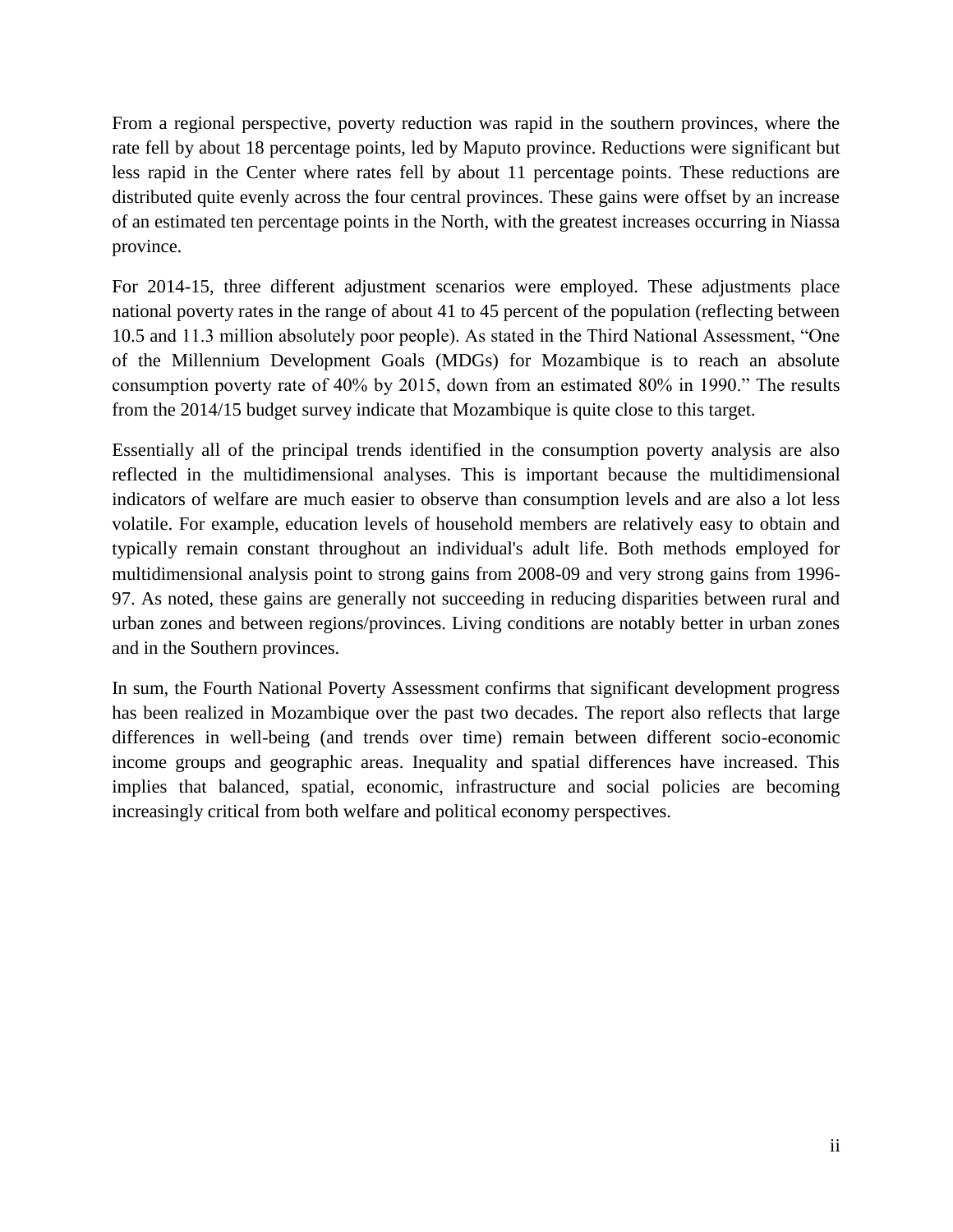## **Executive Summary**

This report provides a comprehensive analysis of poverty and well-being, including temporal trends, in Mozambique. It is based on the 2014/15 household budget survey data (*Inquérito aos Agregados Familiares sobre Orçamento Familiar* (IOF) 2014/15), conducted by the National Statistics Institute (*Instituto Nacional de Estatística*, INE). Results from this latest survey are compared to those obtained in previous survey rounds (2008/09, 2002/03 and 1996/97).

We consider poverty and well-being across an array of dimensions and using two principal approaches. The first approach focuses on consumption. Specifically, a poverty line is derived that represents a basic consumption level per person. Households that consume below this level on a per capita basis are considered poor. Within this approach, three sets of results are presented. First, the methods employed to measure consumption poverty in 2002/03 and 2008/09 are applied to the 2014/15 data. Second, because theory and practice for measuring consumption poverty has not remained static, an updated approach is applied to all four household budget surveys. Third, due to the persistence of food consumption undercounting and its likely spread to rural areas in the most recent survey, missing household food consumption is estimated in the most recent survey in order to (conservatively) assess progress until 2015 towards the Millennium Development Goals.

The second principal approach relies on multidimensional methods for assessing poverty and well-being. The indicators employed are drawn from the four household budget surveys. They relate to education, health, housing, and possession of durable goods. Two distinct methods for evaluating multi-dimensional poverty are applied:

- i. The Alkire-Foster method for deriving a multidimensional poverty index. This approach applies weights to a series of binary welfare indicators wherein the population is divided into those considered deprived and those considered not deprived for each indicator. For example, in the analysis presented in this report, a household is considered deprived if nobody in the family has completed the first level of primary school (EP1). This education indicator is provided a weight of 1/6. Households that are deprived in dimensions whose weight sums to a value greater than a cutoff (0.6 in the baseline analysis) are considered poor. This multidimensional poverty headcount is then combined with a measure of distance below the cutoff (to account for the fact that a household deprived in dimensions summing to a weight of 0.50 are worse off than those summing to a weight 0.20) in order to arrive at a multidimensional poverty index.
- ii. A relatively recent method based on the concept of first order dominance. This approach relies on the proposition that being not deprived is better than being deprived. With multiple binary indicators, it is possible to identify states that are demonstrably better (e.g., not deprived in all dimensions) and states that are demonstrably worse (e.g., deprived in all dimensions). Using a statistical approach called the bootstrap, it is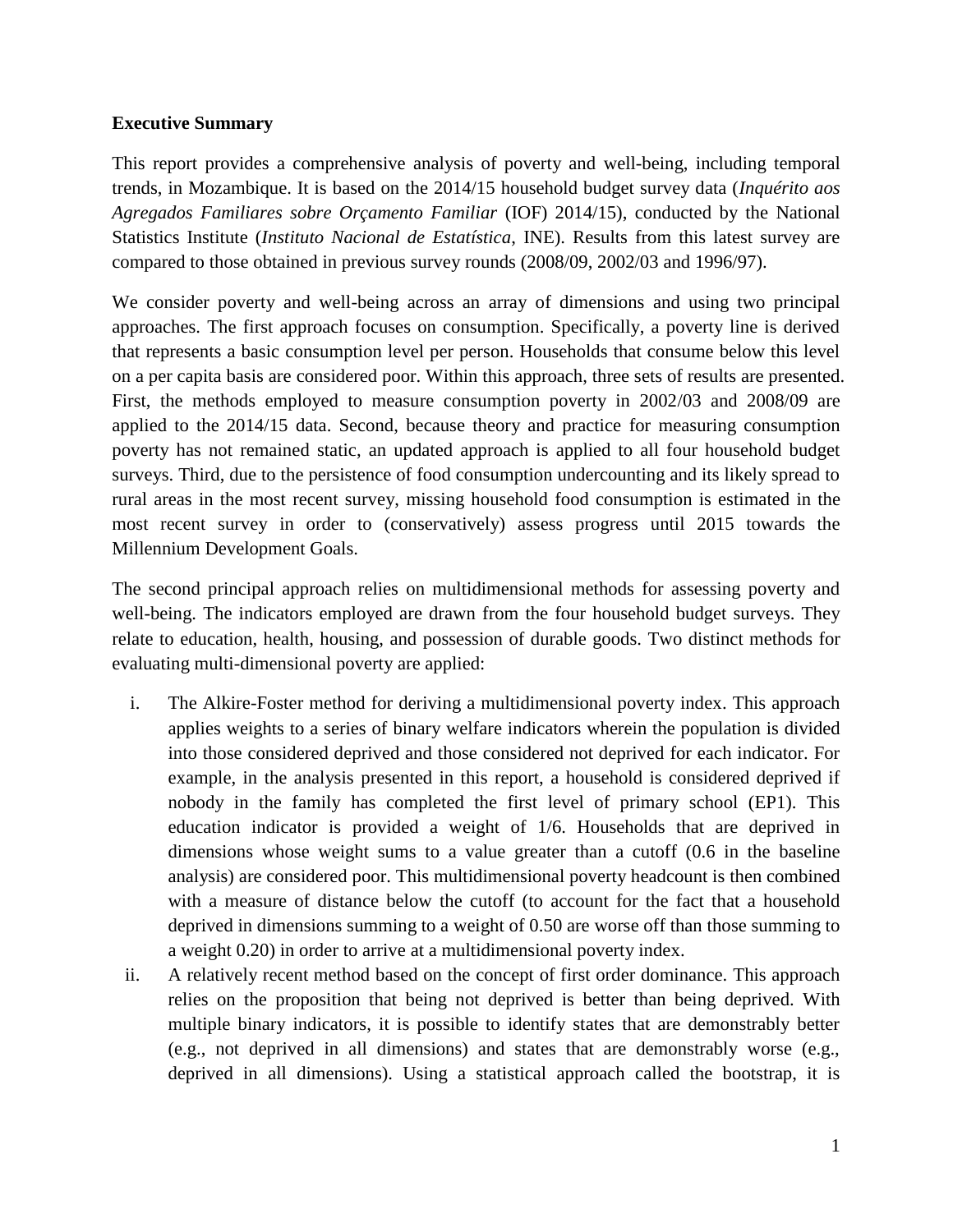possible to derive a probability that a population is trending towards unambiguously better states.

These methods rely on essentially the same data in complementary ways. The Alkire-Foster method has been widely used across sub-Saharan Africa and beyond and is simple to apply; however, as noted, it requires an explicit, arbitrarily assigned weight associated with each dimension as well as assumptions regarding the cutoff point which separates poor from non-poor households. The first order dominance approach has been less widely used and is somewhat less straightforward to apply/interpret; however, it does not require any assumptions with respect to the relative importance of different dimensions of well-being.

Across all approaches, a coherent story emerges. At the national level, welfare levels have improved compared with the prior survey undertaken in 2008/09. Looking further back in time by comparing 2014/15 levels with the very low levels observed in 1996/97, the gains in wellbeing have been substantial. Gains were rapid between 1996/97 and 2002/03 but slowed between 2002/03 and 2008/09. The extent of the slowdown depends upon the welfare dimension in focus and the method employed. Gains reasserted themselves in the most recent period with the extent of acceleration once again varying by welfare indicator and (to a lesser degree) by method. Overall, and particularly relative to 1996/97, substantial gains have been registered in both rural and urban zones and in every province.

These gains have not, however, contributed to a convergence in welfare levels between rural and urban zones or by geographical region. Very substantial differences in welfare levels persist. The gap between rural and urban zones is large and at best persistent if not aggravating. Living conditions in the South are much better than those in the North and the Center across almost all welfare dimensions considered andall methods (partly due to a higher level of urbanization in the South compared with the North and Center).

In addition, inequality of consumption has been increasing since 1996/97. The rate of increase also spiked in the most recent period. It should be emphasized that inequality measures place very different demands on the data. In particular, top consuming households are very influential to inequality measures but essentially irrelevant to measures of consumption poverty. For this and other reasons, further analysis of trends in inequality is merited and is planned.

Before continuing to more detailed discussion of the 2014/15 results, some discussion of data issues is required. As emphasized in the Third National Poverty Assessment, there is a strong likelihood of undercounting of food consumption in both the 2002/03 and 2008/09 surveys, particularly in urban zones and in the South. This conclusion was arrived at because estimated calorie consumption often fell well below accepted norms for adequate nutrition in these areas. Despite efforts to better capture food consumption in 2014/15, particularly in urban zones, the problem does not appear to have gone away. Instead, it has more likely worsened spreading into rural zones where most of the population and an even larger share of poor people reside.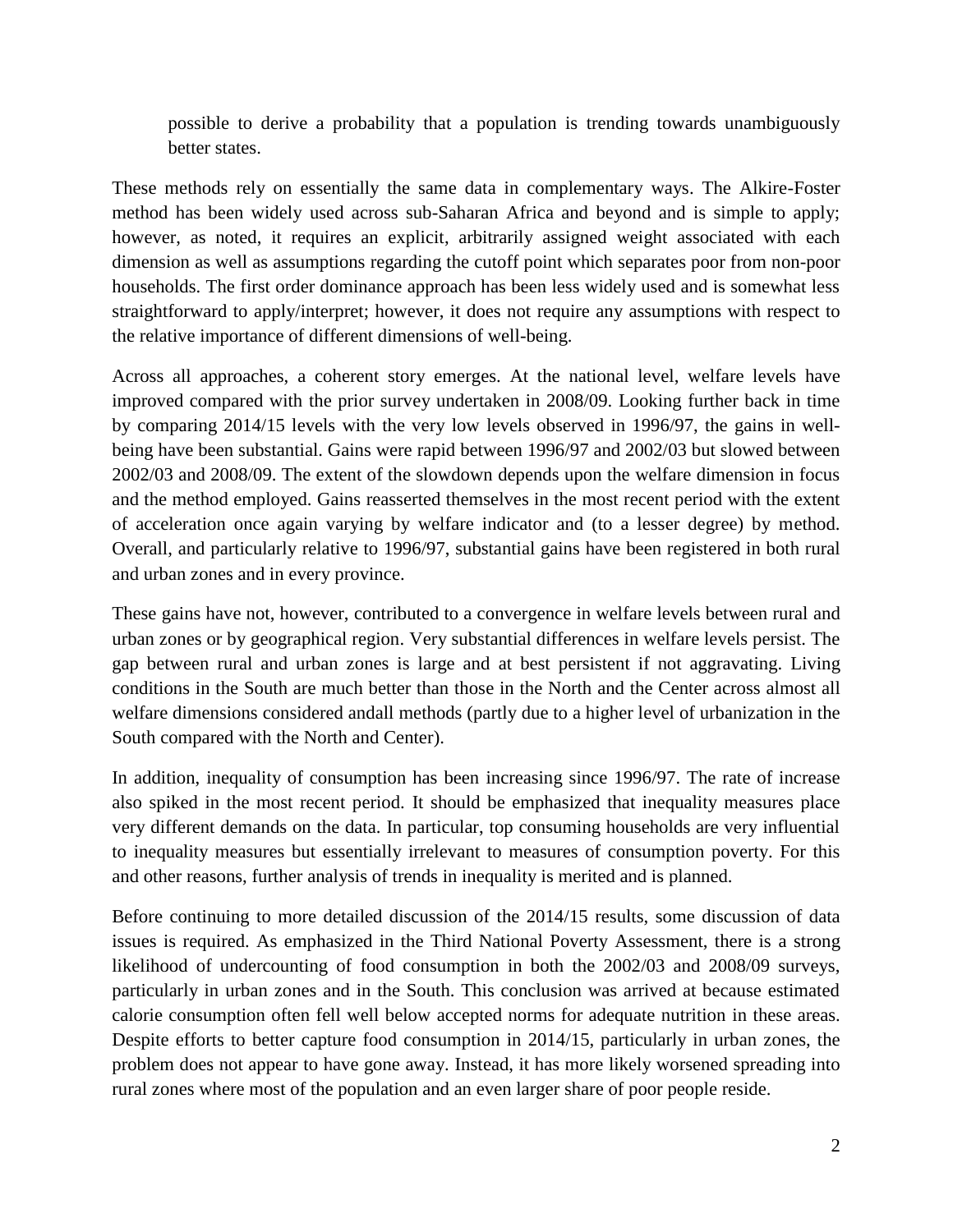Data collection objectives for 2014/15 survey were very ambitious. Rather than seek to interview around 10,000 households over the period (about 2,500 per quarter) as had been done in the first three surveys, the most recent survey sought to interview around 11,000 households four times once per quarter. For a host of reasons, the third quarter (February, March, April of 2015) was dropped completely (no interviews undertaken). Nevertheless, the number of interviews relative to previous surveys approximately tripled. In addition, enumerators had to cope with the new challenge of locating and interviewing the same households at three different points in time throughout the year.

These high burdens likely contributed to the failure to address the undercounting issue effectively in 2014/15. Other problems, such as issues with conversion from non-standard units and implausible values, are more prevalent. For example, the number of observations with no food consumption at all during the reference period (one week) climbed significantly from negligible numbers to nearly three percent of the sample. Detailed discussions of key data issues are contained in the appendices to this report. An important future step is to undertake detailed pilot surveys, ideally of a small sub-set of households from the 2014/15 sample, in order to determine with much greater precision the nature of the under-counting issue and generally assess data collection techniques and quality.

In the meantime, issues with data make estimates of consumption poverty less precise than desired. It is particularly difficult to estimate the extent of worsening of data problems over time. Here, we consider two factors that indicate that the food undercounting problem likely has worsened. First, calorie estimates are generally lower than the already low (often implausibly low) levels observed in 2008/09. This aggravation is partly offset by increases in purchases of meals away from home (where exact calorie estimation is not possible because only the expenditure and not the content of the meal is recorded). Second, food expenditure, in many areas, is flat or even decreasing while non-food expenditure is growing rapidly and robustly (see section 7.2.2). This is not credible in the Mozambican context. The combination of these two factors, alongside other observations, points to a likely worsening of food consumption undercounting.

With respect to multidimensional measures, data issues are much less pronounced. The indicators employed for the multidimensional analyses are relatively easy to observe. Hence, the multidimensional measures are both important in their own right and provide a valuable cross check on the consumption poverty numbers.

In terms of estimating consumption poverty, the approach employed is first to proceed with consistent methods across all four surveys without addressing the food consumption undercounting issue. This has the benefits of simplicity. As noted above, this was done using both the same methods used in 2002/03 and 2008/09 and with a revised and updated approach, labelled the PLEASe approach, that reflects the experiences gained with poverty estimation in Mozambique as well as in Ethiopia, Madagascar, Malawi, Pakistan, Tanzania, and Uganda.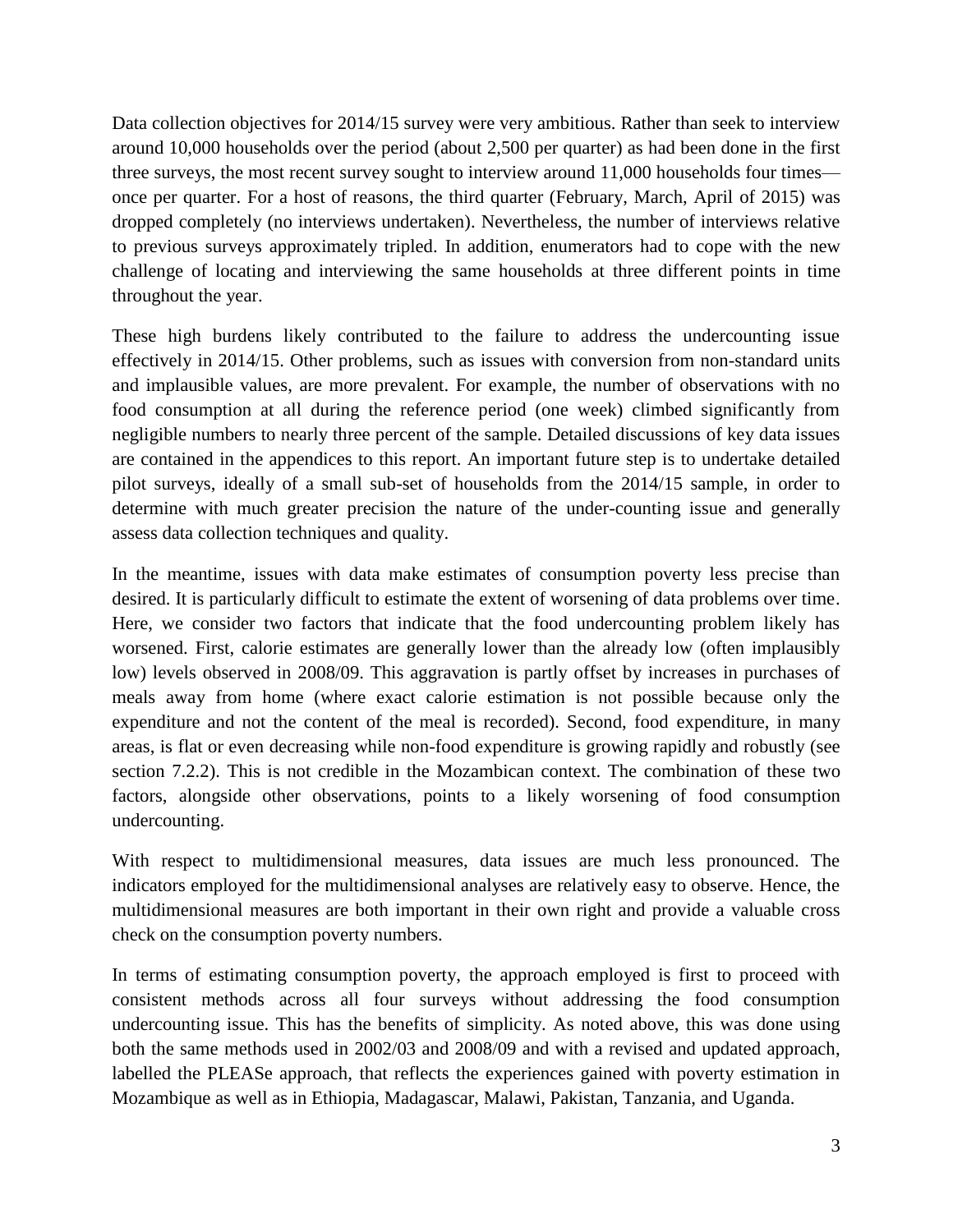In terms of trends, the two methods provide nearly identical results. Broad results for the PLEASe approach are presented in Table  $RE-1<sup>1</sup>$ . At the national level, poverty declines by more than five percentage points compared with 2008/09. Provincial level results are presented but should be interpreted with caution due to relatively small sample sizes and the presence of nonsample error, such as the food consumption undercounting discussed above. High variation in poverty rates is also an indication of the vulnerability of households to shocks.

| Area                   | IAF96 | IAF <sub>02</sub> | IOF <sub>08</sub> | IOF <sub>14</sub> |
|------------------------|-------|-------------------|-------------------|-------------------|
| National               | 69.7  | 52.8              | 51.7              | 46.1              |
| Urban                  | 61.8  | 48.2              | 46.8              | 37.4              |
| Rural                  | 71.8  | 55.0              | 53.8              | 50.1              |
| North                  | 67.3  | 51.9              | 45.1              | 55.1              |
| Center                 | 74.1  | 49.2              | 57.0              | 46.2              |
| South                  | 65.5  | 59.9              | 51.2              | 32.8              |
| <b>Niassa</b>          | 71.9  | 48.3              | 33.0              | 60.6              |
| Cabo Delgado           | 59.1  | 60.3              | 39.0              | 44.8              |
| Nampula                | 69.4  | 49.1              | 51.4              | 57.1              |
| Zambézia               | 67.6  | 49.7              | 67.2              | 56.5              |
| Tete                   | 81.9  | 60.5              | 41.0              | 31.8              |
| Manica                 | 62.4  | 44.7              | 52.8              | 41.0              |
| Sofala                 | 87.8  | 41.3              | 54.4              | 44.2              |
| Inhambane              | 83.0  | 78.1              | 54.6              | 48.6              |
| Gaza                   | 64.8  | 55.4              | 61.0              | 51.2              |
| <b>Maputo Province</b> | 65.6  | 59.0              | 55.9              | 18.9              |
| Maputo City            | 47.1  | 42.9              | 29.9              | 11.6              |

Table RE-1: Poverty headcount  $(P_0 \text{ measure})$  using the PLEASe methodology  $(\%)$ 

From a regional perspective, poverty reduction was rapid in the southern provinces, where the rate fell by about 18 percentage points, led by Maputo province. Reductions were significant but less rapid in the Center where rates fell by about 11 percentage points. These reductions are distributed quite evenly across the four central provinces. These gains were offset by an increase of an estimated ten percentage points in the North, with the greatest increases (by far) occurring in Niassa province.

Relative to 1996/97, poverty reductions are impressive across the board with particularly strong reductions observed in the South. However, relative to 2002/03, the northern and central provinces have largely stagnated in terms of consumption poverty rates. As has been emphasized

 $\overline{\phantom{a}}$ 

<sup>&</sup>lt;sup>1</sup> Compared with national level results presented in previous poverty assessments, the  $2002/03$  and  $2008/09$  national estimates are somewhat lower while the 1996/97 result is very slightly higher. The differences from previous assessments fall well within statistical confidence intervals. And, the qualitative story is the same—a substantial fall between 1996/97 and 2002/03 and a stagnation in rates between 2002/03 and 2008/09.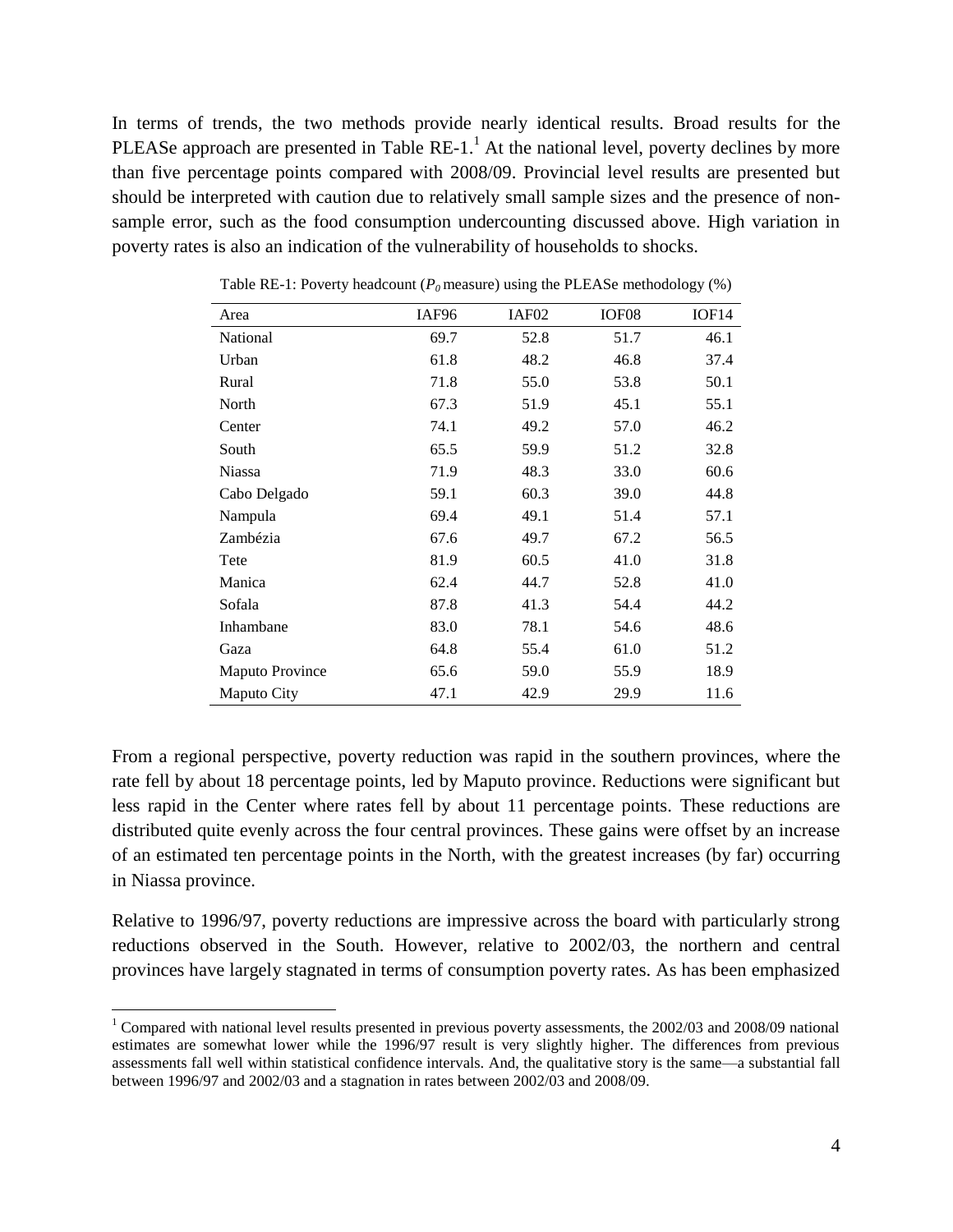both previously and in previous assessments, these rates are quite variable, likely reflecting a particular conjuncture of events, not least weather outcomes which strongly influence production and hence welfare for the subsistence agricultural households that predominate in these regions. Sample error and non-sample error also contribute to observed volatility.<sup>2</sup>

Relying on the data employed for calculating the poverty rates shown in Table RE-1, we find that, while the poverty rate has fallen substantially, the absolute number of poor people has remained relatively constant. Beginning from a base of roughly 12 million in 1996/97, the number of poor people declined to about 9.7 million in 2002/03. With the stagnation in poverty rates observed between 2002/03 and 2008/09, the number of absolutely poor people rose to 11.1 million in 2008/09. The decline in poverty rates between 2008/09 and 2014/15 was not sufficient to reduce the size of the absolutely poor population. The number of absolutely poor rose once again to about 11.8 million people. This leaves the absolute number of poor people at about the same level as in 1996/97 while the population has grown by more than 50 percent.

As noted above, there exists compelling evidence of under-counting of food consumption due to implausibly low levels of calorie consumption. Accounting for this missing food consumption would lower poverty rates, reduce the number of people considered absolutely poor, and increase the consumption levels of families whose consumption remains below the poverty line despite the correction. Unfortunately, correction for under-counting of calories is very difficult on the basis of existing information. Qualitative information on food consumption obtained in the 2014/15 survey provides one option.<sup>3</sup> Specifically, interviewed households were asked which foods were consumed for breakfast, lunch and dinner of each day during the one week reference period. If a food is indicated as consumed in the qualitative consumption information during the reference period but is not recorded as either purchased or home consumed during that same period, then undercounting is deemed to have occurred.

Unfortunately, the degree of undercounting remains unknown. Table RE-2 shows poverty rates for the 2014/15 survey for three adjustment scenarios. In the least aggressive, a monetary amount corresponding to approximately one small portion is added for each missing food item. In the medium scenario, the same amount is added for each day the missing item is reported. In the most aggressive scenario, the same amount is added for each meal in which the missing food item is reported.

 $\overline{\phantom{a}}$ 

<sup>&</sup>lt;sup>2</sup> As is frequently the case, the poverty gap measure  $(P_1)$  tells a very similar story to the headcount  $(P_0)$  measure. At the national level (using the same data as in Table RE-1), the poverty gap measure falls from about 29 in 1996/97 to about 19 in both 2002/03 and 2008/09. For 2014/15, the poverty gap measure declines to about 17.

 $3$  Unfortunately, this correction option is not available in earlier years due to lack of data. Hence, it is not possible to derive a time series of consumption corrected poverty rates. The 2014/15 corrected rates can be compared with the 1996/97 poverty rates as the undercounting problem was much less evident in that survey.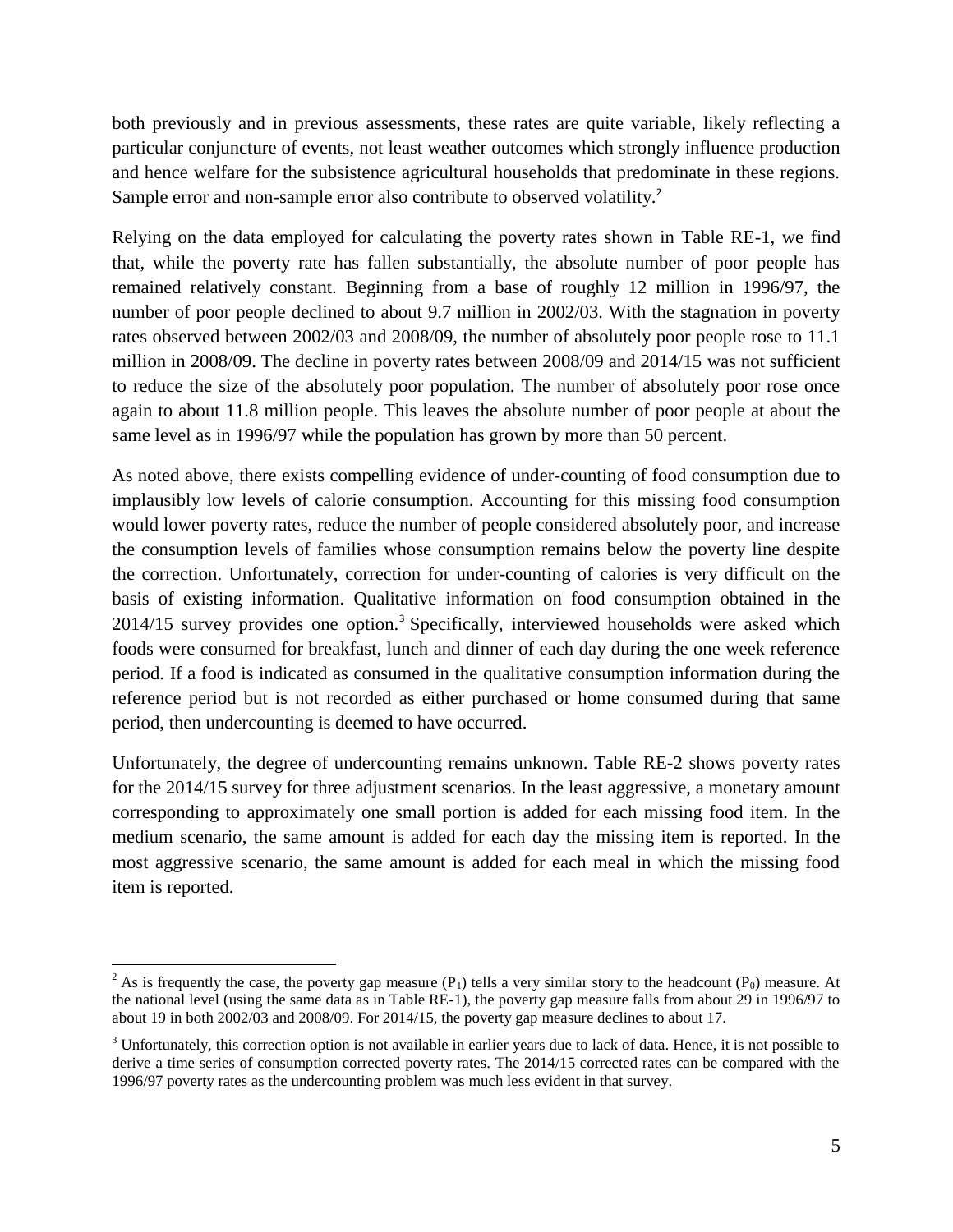| Area                   | IOF14                  | IOF14                         | IOF <sub>14</sub>            | IOF14                         |
|------------------------|------------------------|-------------------------------|------------------------------|-------------------------------|
|                        | <b>Not</b><br>adjusted | One<br>adjustment<br>per week | One<br>adjustment<br>per day | One<br>adjustment<br>per meal |
| National               | 46.1                   | 44.9                          | 41.9                         | 40.9                          |
| Urban                  | 37.4                   | 36.3                          | 33.0                         | 31.6                          |
| Rural                  | 50.1                   | 48.9                          | 46.0                         | 45.2                          |
| North                  | 55.1                   | 54.1                          | 52.2                         | 51.4                          |
| Center                 | 46.2                   | 44.7                          | 40.5                         | 39.5                          |
| South                  | 32.8                   | 31.9                          | 29.2                         | 28.2                          |
| <b>Niassa</b>          | 60.6                   | 59.6                          | 58.0                         | 57.8                          |
| Cabo Delgado           | 44.8                   | 44.1                          | 42.7                         | 42.4                          |
| Nampula                | 57.1                   | 56.2                          | 54.0                         | 52.7                          |
| Zambézia               | 56.5                   | 54.9                          | 51.1                         | 50.7                          |
| Tete                   | 31.8                   | 30.2                          | 25.8                         | 25.2                          |
| Manica                 | 41.0                   | 39.6                          | 34.8                         | 32.6                          |
| Sofala                 | 44.2                   | 43.0                          | 39.1                         | 37.2                          |
| Inhambane              | 48.6                   | 47.5                          | 45.5                         | 44.9                          |
| Gaza                   | 51.2                   | 50.3                          | 45.5                         | 42.2                          |
| <b>Maputo Province</b> | 18.9                   | 17.9                          | 16.1                         | 15.9                          |
| Maputo City            | 11.6                   | 10.8                          | 8.6                          | 8.6                           |

Table RE-2: Poverty headcount (*P<sup>0</sup>* measure) using the PLEASe methodology and correcting for consumption undercounting, IOF 2014/15.

These adjustments place national poverty rates in the range of about 41 to 45 percent of the population (reflecting between 10.5 and 11.3 million absolutely poor people). The poverty profile remains quite similar though urban zones receive a larger adjustment where the undercounting problem has tended to be more severe. As stated in the Third National Assessment, "One of the Millennium Development Goals (MDGs) for Mozambique is to reach an absolute consumption poverty rate of 40% by 2015, down from an estimated 80% in 1990." The results from the 2014/15 budget survey indicate that Mozambique got quite close to this target.

Consistent with stronger gains in urban versus rural areas and generally stronger progress in the South compared with other reasons, measures of inequality of consumption are worsening for all measures considered. Table RE-3 shows the Gini coefficient and ratios of real consumption at various percentage point cutoffs in the distribution of consumption. A trend towards greater inequality is evident for all surveys. But, this trend accelerated dramatically in the most recent period. As mentioned above, inequality will be considered in greater detail in future work.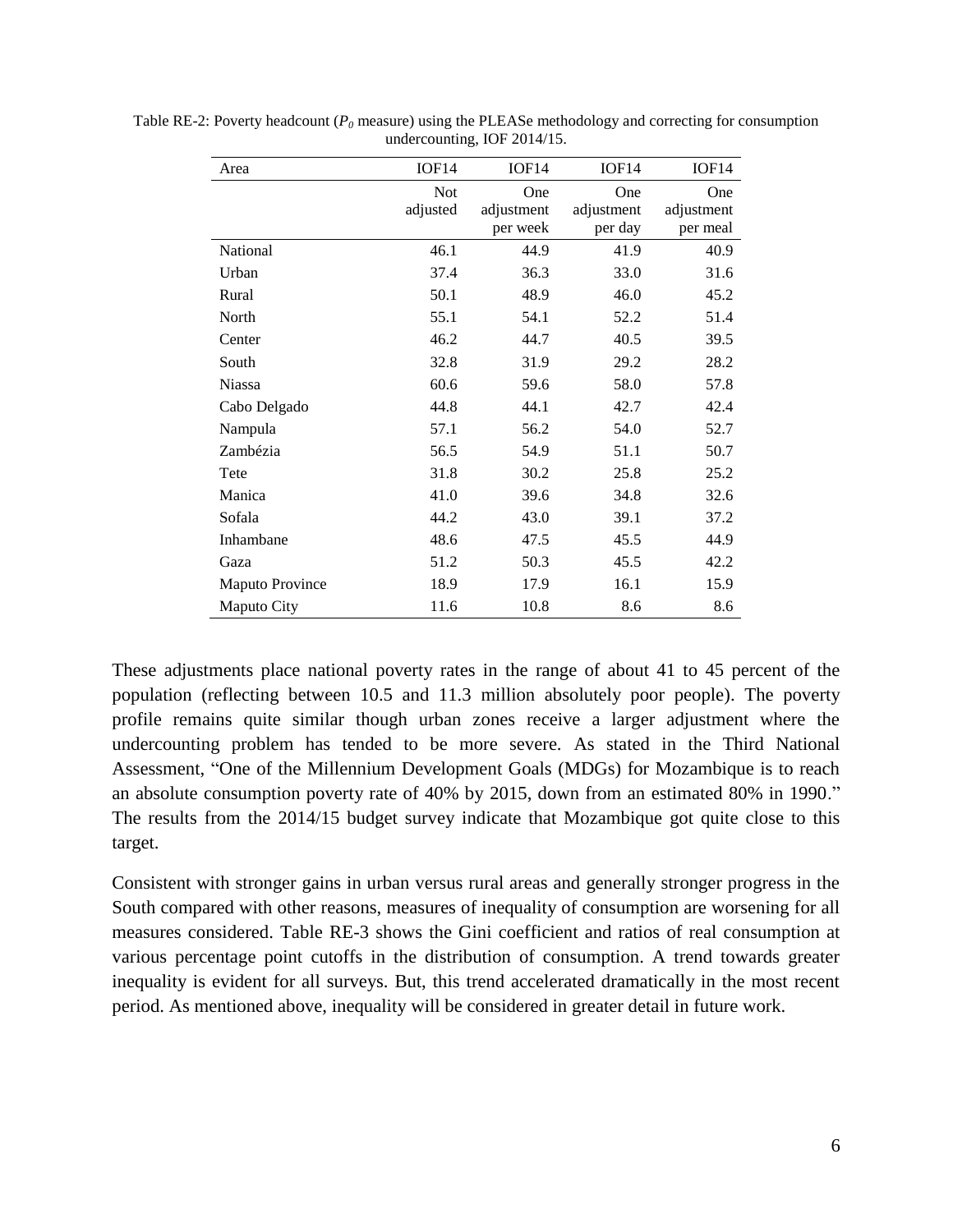| Table RE-3: Inequality indicators at national level |  |  |  |  |
|-----------------------------------------------------|--|--|--|--|
|-----------------------------------------------------|--|--|--|--|

|                   | Gini | p95/p05 | p90/p10 | p90/p50 | p10/p50 |
|-------------------|------|---------|---------|---------|---------|
| IAF96             | 0.40 | 9.29    | 5.23    | 2.37    | 0.45    |
| IAF <sub>02</sub> | 0.42 | 9.53    | 5.44    | 2.42    | 0.45    |
| IOF <sub>08</sub> | 0.42 | 9.93    | 5.55    | 2.37    | 0.43    |
| IOF14             | 0.47 | 12.15   | 6.24    | 2.60    | 0.42    |

In sum, while the fruits of growth have been tilted towards benefiting better off households, poorer households have also benefitted driving down the consumption poverty rate substantially. This conclusion that poor households are progressing is strongly reinforced by the multidimensional analysis. Table RE-4 illustrates percentages of the population by the number of dimensions in which households are considered deprived for each of the surveys at the national level. Six indicators (education, water, sanitation, roofing, electricity, and possession of durable goods) are considered.

The table RE-4 starkly illustrates the profound poverty levels present in 1996/97. At the time, nearly half the population lived in a household deprived in all dimensions. These households were characterized by: not one member having completed first level primary school, no access to safe water, inadequate sanitation, grass roofing, no electricity, and very limited possession of durable goods. Furthermore, only two percent of the population lived in a household where all of these basics were present (zero deprivations). This dire situation has consistently improved. By 2014/15, less than 15 percent of the population was deprived in all dimensions and more than 15 percent were characterized by zero deprivations.

| Number of<br>suffered<br>deprivations | 1996 | 2002 | 2008 | 2014 | 1996-2014 variation |
|---------------------------------------|------|------|------|------|---------------------|
| $\overline{0}$                        | 2.0  | 5.1  | 8.5  | 15.9 | 13.8                |
|                                       | 2.3  | 4.0  | 5.3  | 8.2  | 5.9                 |
| 2                                     | 3.0  | 6.1  | 6.8  | 8.6  | 5.6                 |
| 3                                     | 6.9  | 9.0  | 10.1 | 12.5 | 5.6                 |
| $\overline{4}$                        | 12.1 | 16.0 | 18.6 | 19.0 | 6.9                 |
| 5                                     | 27.2 | 26.5 | 27.1 | 21.4 | $-5.7$              |
| 6                                     | 46.5 | 33.2 | 23.7 | 14.4 | $-32.1$             |

Table RE-4: Percentages of total population by number of suffered deprivation, national level. 1996/97-2014/15 (%)

The trends illustrated in Table RE-4 are reflected in trends in the Alkire-Foster multidimensional poverty index, which is shown in Table RE-5. The index begins at very high levels and then drops very substantially over the full period.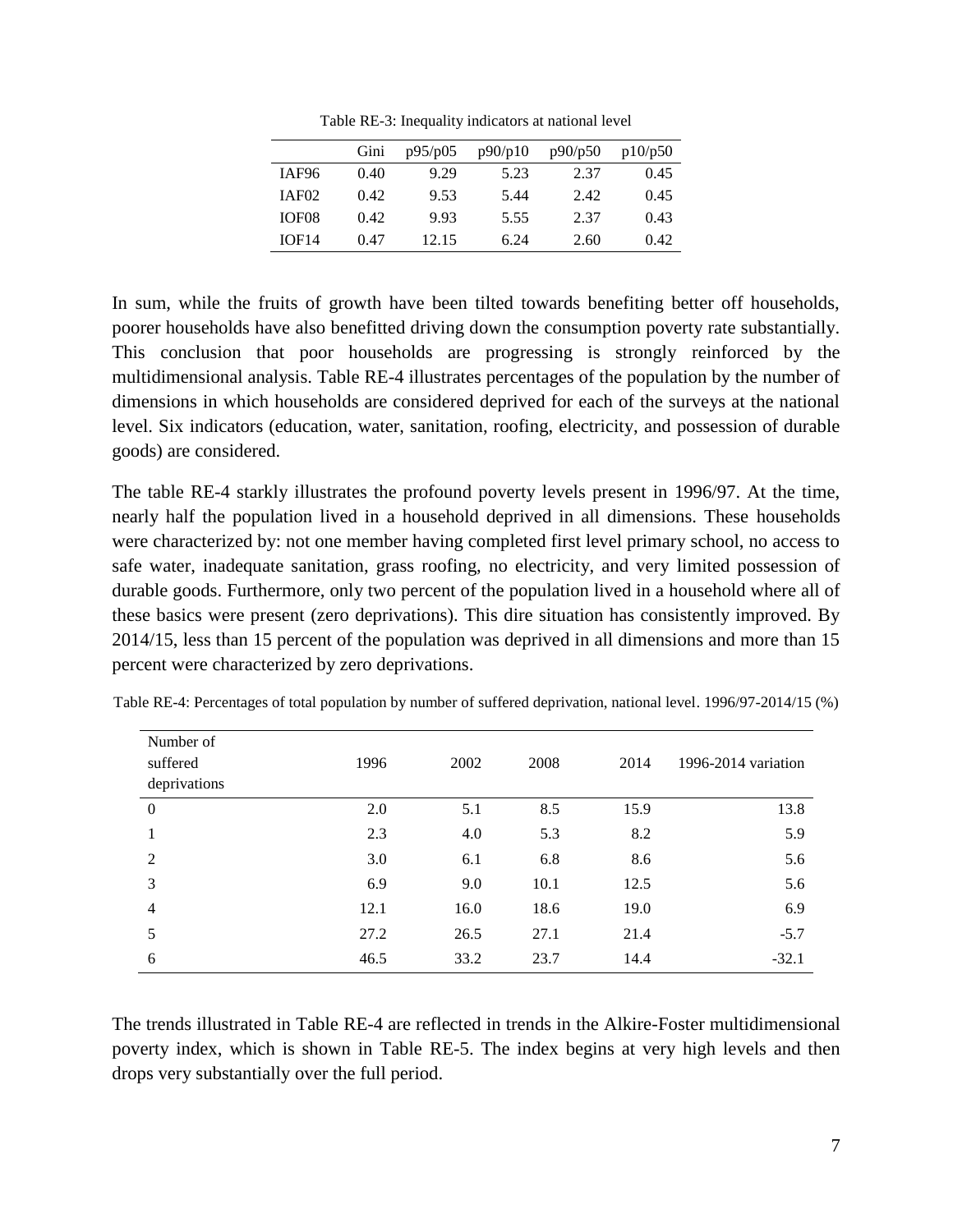|                        | 1997 | 2002 | 2008 | 2014 |
|------------------------|------|------|------|------|
| National               | 0.77 | 0.66 | 0.59 | 0.45 |
| Urban                  | 0.40 | 0.32 | 0.25 | 0.14 |
| Rural                  | 0.87 | 0.82 | 0.73 | 0.59 |
| North                  | 0.87 | 0.77 | 0.69 | 0.57 |
| Center                 | 0.85 | 0.75 | 0.68 | 0.52 |
| South                  | 0.53 | 0.38 | 0.26 | 0.14 |
| North urban            | 0.70 | 0.52 | 0.46 | 0.26 |
| North rural            | 0.91 | 0.89 | 0.78 | 0.69 |
| Center urban           | 0.46 | 0.32 | 0.29 | 0.18 |
| Center rural           | 0.90 | 0.86 | 0.79 | 0.62 |
| South urban            | 0.21 | 0.16 | 0.08 | 0.03 |
| South rural            | 0.74 | 0.59 | 0.47 | 0.28 |
| <b>Niassa</b>          | 0.87 | 0.77 | 0.63 | 0.60 |
| Cabo Delgado           | 0.87 | 0.80 | 0.70 | 0.52 |
| Nampula                | 0.87 | 0.76 | 0.71 | 0.57 |
| Zambézia               | 0.91 | 0.84 | 0.76 | 0.63 |
| Tete                   | 0.87 | 0.79 | 0.71 | 0.55 |
| Manica                 | 0.79 | 0.59 | 0.62 | 0.39 |
| Sofala                 | 0.76 | 0.61 | 0.52 | 0.36 |
| Inhambane              | 0.72 | 0.67 | 0.49 | 0.33 |
| Gaza                   | 0.66 | 0.41 | 0.37 | 0.17 |
| <b>Maputo Province</b> | 0.59 | 0.27 | 0.13 | 0.05 |
| Maputo City            | 0.13 | 0.09 | 0.02 | 0.00 |

Table RE-5: Alkire-Foster multidimensional poverty index. 1996/97-2014/15 (%)

Three additional observations are pertinent. First, similar to the consumption poverty measures, the multi-dimensional index shows somewhat slower progress during the period 2002/03 to 2008/09. Second, gains in this multidimensional indicator tend to reinforce the conclusion of unbalanced growth. While point reductions over the full period are slightly greater in rural than in urban zones, this is partly related to the urban south begining at low levels with correspondingly limited scope for reduction. When one compares the rural Center and North with the rural South, gains are much more rapid in the rural South. Finally, gains are notably rapid in the most recent period (2008-2014).

These conclusions are reinforced by the first order dominance analysis. It is important to highlight that consistency between the first order dominance and Alkire-Foster methods is not automatic. The first order dominance criteria is strict. While Alkire-Foster permits rapid progress in one indicator to overcome mild declines in another indicator, the first order dominance does not. The same is true for population subgroups. With Alkire-Foster, rapid progress near the 0.6 cutoff point can overcome welfare declines for poorer groups. This is also not the case for first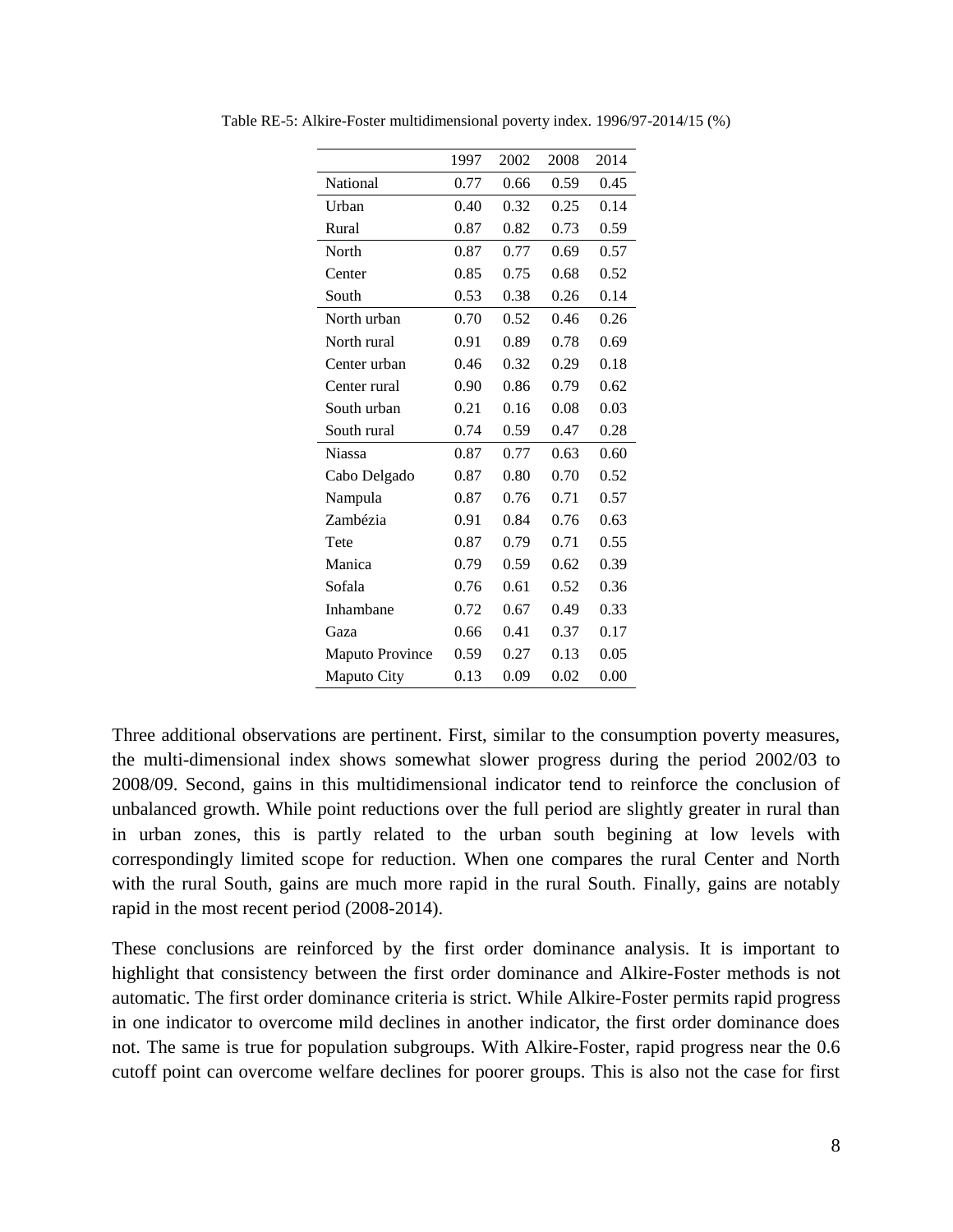order dominance. To register progress, first order dominance demands progress in all indicators and across all population subgroups (defined by the distribution of deprivations).

Results from the first order dominance analysis are shown in Table RE-6. The results are interpreted as a probability of advance over the period pairs considered. At the national level, the probability of advance is one (or 100 percent) for all period pairs considered with the notable exception of the 2002/03 to 2008/09 period where the probability of advance falls to 0.68. Due to the strict nature of the FOD criteria combined with the effects of sample size, probabilities of advance tend to decline when the data are disaggregated by zone or region (and the sample size is commensurately much smaller). For this reason, we limit ourselves to the presentation of aggregates in Table RE-6.

|                 | 1996- | 1996- | 2002- | 1996- | 2002- | 2008- |
|-----------------|-------|-------|-------|-------|-------|-------|
|                 | 2002  | 2008  | 2008  | 2014  | 2014  | 2014  |
| <b>National</b> | 1.00  | 1.00  | 0.68  | 1.00  | 1.00  | 1.00  |
| Urban           | 0.33  | 0.50  | 0.05  | 0.99  | 0.80  | 1.00  |
| Rural           | 0.04  | 0.72  | 0.73  | 1.00  | 1.00  | 0.99  |
| North           | 0.91  | 1.00  | 0.09  | 1.00  | 0.48  | 0.76  |
| Center          | 0.99  | 1.00  | 0.54  | 1.00  | 1.00  | 1.00  |
| South           | 0.86  | 1.00  | 0.53  | 1.00  | 1.00  | 1.00  |
| North urban     |       | 0.01  | 0.91  | 0.86  | 0.76  | 0.10  |
| North rural     | 0.76  | 0.66  | 0.02  | 1.00  | 0.44  | 0.98  |
| Center urban    | 0.02  | 0.05  | 0.01  | 1.00  | 1.00  | 0.99  |
| Center rural    | 0.46  | 0.42  | 0.04  | 0.95  | 0.83  | 0.93  |
| South urban     | 0.27  | 0.98  | 0.26  | 1.00  | 1.00  | 0.96  |
| South rural     |       | 0.13  | 0.17  | 0.97  | 0.89  | 0.96  |

Table RE-6: First Order Dominance (FOD) (temporal, national, urban/rural, regional, regional-urban/rural level) (1996/97-2014/15)

Nevertheless, over the full period (1996/97 to 2008/09), the probabilities of advance are uniformly high for all the disaggregations presented in Table RE-6. In terms of distribution of gains, the first order dominance approach is focused on whether or not there exists unambiguous improvement. The degree of improvement is not in direct focus. Hence, it is perfectly consistent that the rural South and the rural Center both exhibit a probability of advance of one over the full period while the Alkire-Foster approach shows much more dramatic declines in the rural South than in the rural Center. Finally, consistent with the Alkire-Foster multi-dimensional index, probabilities of advance are notably high in the most recent period.

In international comparative perspective, the gains registered by Mozambique over the 18 year span covered by the surveys in focus have been impressive. The consumption poverty headcount has fallen by about 25 points, perhaps somewhat more once adjustments for undercounting of food consumption are made. This is a strong performance by international standards.